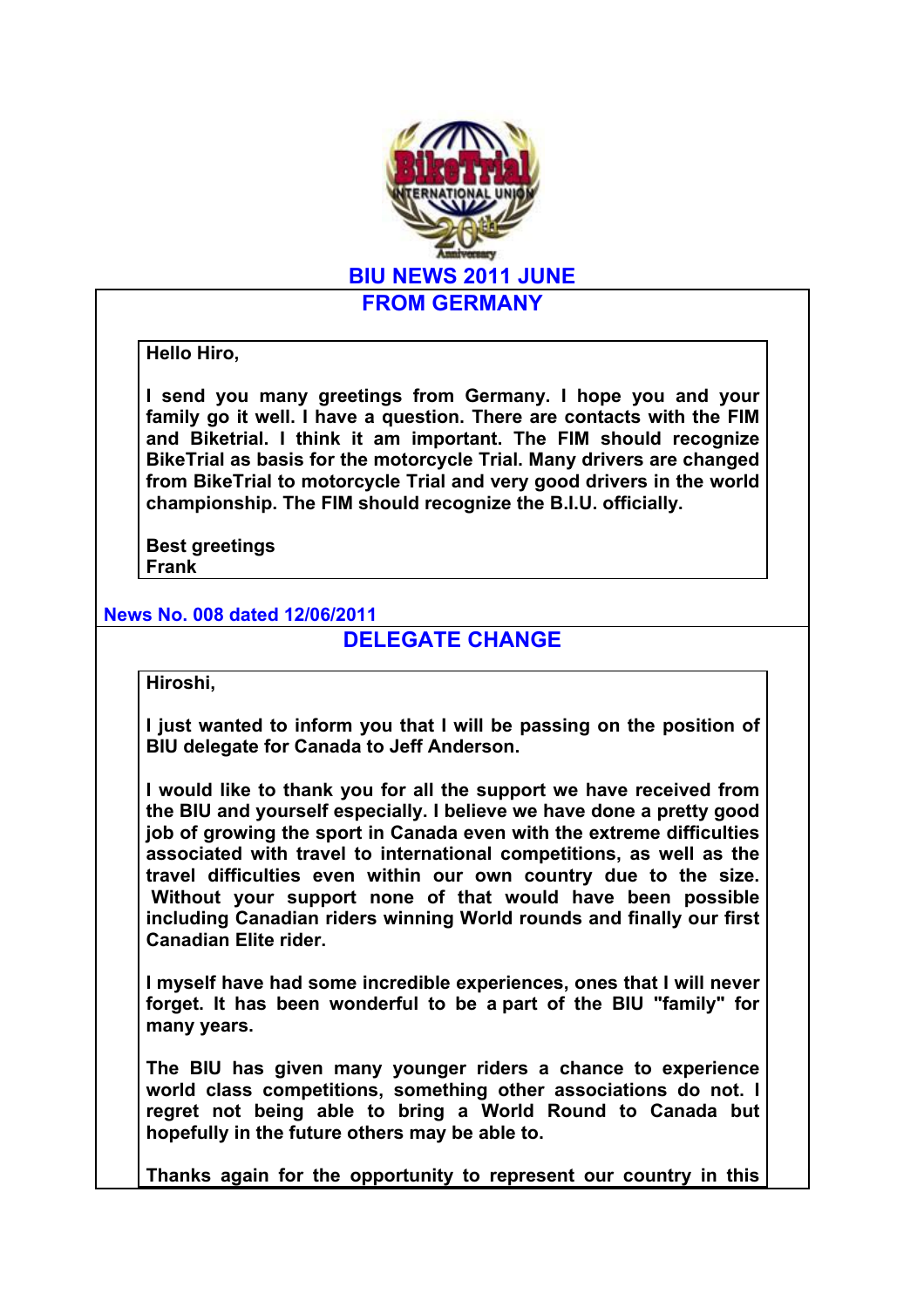**incredible sport.**

**Michael Baia**

**Dear Mike,**

**First of all, I would like to write my special thanks to help B IU and promote Biketrial in your country for a long time, till today. You and your family have a lot of passion to our sport and that gave happiness to riders and finally you made Elite in Canada. You brought and guided him to the heist level in the world. I can say no one could ever make it except you. That is one of great things that you did as the Canadian delegate of BIU. Also you made NABC in 2009 and you support my travel the year before when I visited Canada. It is a good memory of mine. I feel also thanks to Sherry, Jason and Stevie. They support you a lot! You have many good friends and families who support you and enjoy together. That is the best thing and I like them a lot. Thanks for finding next person to take care of Biketrial. Please give your support to him when he needs it.**

**Could you check below details about Jeff? If no problem, I will inform the change to all delegates by next news.**

**Name: Jeff Anderson Address: 2540 Dahlia crt Coquilam BC V3E 2P1 Phone: 604 942 0377 E-mail: jeff@TrialsStars.com**

**At the end, our friendship will last forever and keep in touch. I wish happiness for you and your family all the time.**

**Sincerely yours, Hiro**

**News No. 007 dated 12/06/2011**

**ENTRY OF 2011 WBC**

**Up to now, we have the entry as follows.**

## **Entry of WBC 2011**

| .<br><b>Nation</b> | - - - - - |
|--------------------|-----------|
| <b>Riders</b>      |           |

**The entry will be closed on 23 June. That means you have to complete it before close the entry. Below is the left date to the deadline. Up to now no any entry list arrived to us. Please do not forget sending your entry list before closing it.**